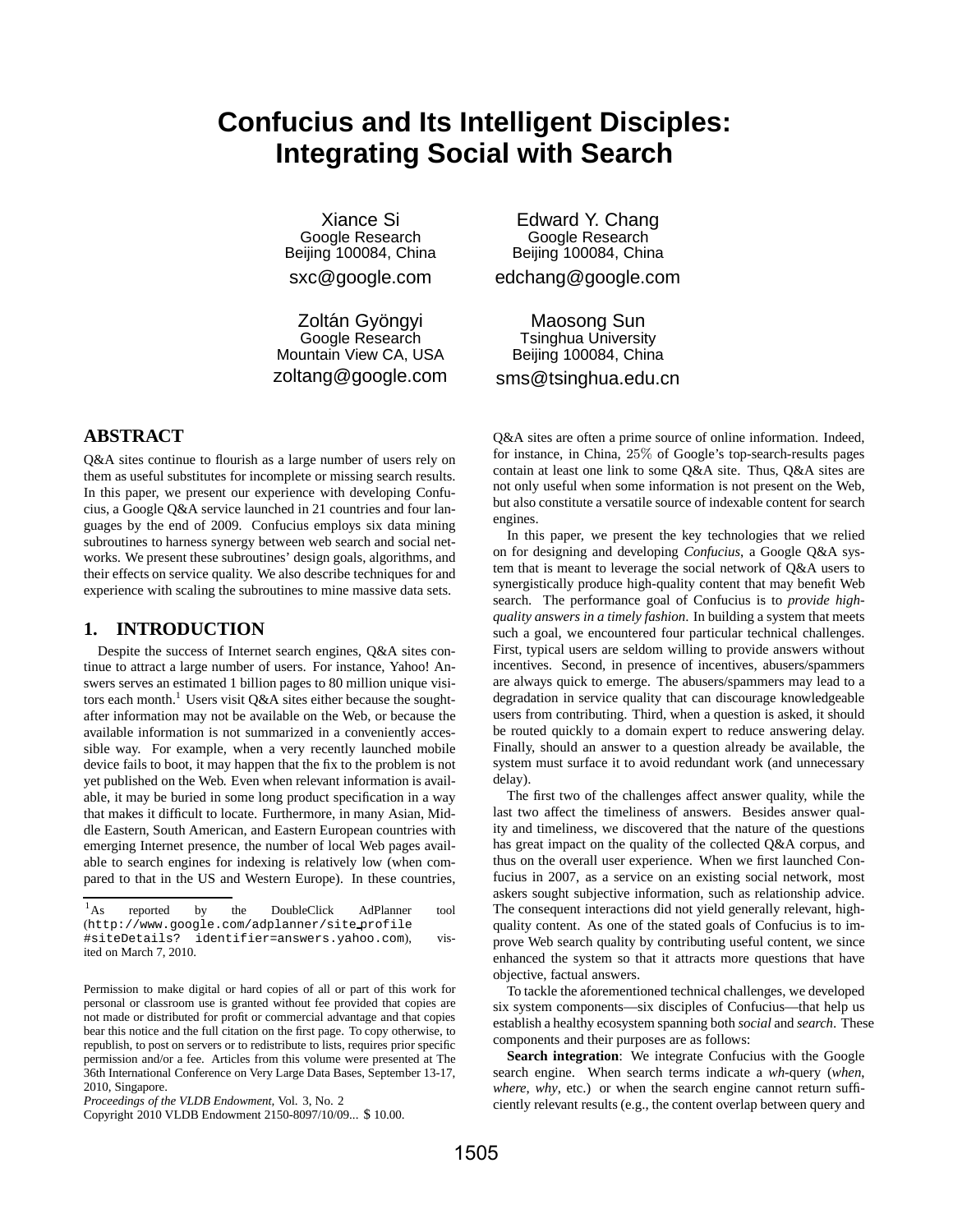potential top result pages is low), a Q&A session is recommended, encouraging the searcher to post a question on Confucius.

**Question labeling**: Once a question has been typed in, a set of category labels are suggested. Labels are useful for organizing the question corpus, for providing a subscription mechanism, and for routing questions to answerers. We employ a parallel implementation of Latent Dirichlet Allocation (PLDA) [12] to make label suggestions.

**Question recommendation**: Given a question, this subsystem finds similar earlier questions and their already available answers. Such prior information often reduces the time it takes for a user to obtain a satisfactory answer. PLDA is used once more to accomplish this recommendation task.

**Answer quality assessment**: We evaluate the quality of each answer based on several factors including its relevance to the question and its originality. Being able to assess answer quality in a semiautomatic way is a key requirement in identifying top contributors and in curbing spam.

**User ranking**: We rank users based on their contributions in a domain specific way. User ranking is used for identifying top contributors within each domain so that we can provide appropriate incentives, enhance the ranking of Q&A pairs in search, and route questions to domain experts.

**NLP-based answer generation**: Though Natural Language Processing (NLP) research is still in relative infancy, it provides avenues leading to an improved Q&A experience. In particular, we employ NLP techniques to automatically generate answers. Note that a typical user of a Q&A service can tolerate a delay of several minutes (as opposed to the instantaneously expected search results). This relaxed latency constraint allows us to run timeconsuming, complex NLP algorithms that may yield good answers. Also note that NLP answers are optional, to the extent that the system may always elect to discard low-quality generated results and simply wait for an actual human response. Accordingly, we can harvest the best NLP results without compromising overall quality. NLP techniques also prove to be helpful in assessing the type of questions and the quality of user-provided answers.

In addition to being accurate, the subroutines underlying our system's components must also be able to deal with massive amounts of data, in the order of terabytes. To address the scalability issues, our foundational algorithms (such as PLDA [12] and User-Rank [17]) can be executed on thousands of machines in parallel.

Since 2007, Confucius has been deployed in 21 nations in four languages. In China, for example, the usage of Confucius quadrupled in 2009. Confucius content has a marked presence in Google search results now. Each of the subsystems played a clear role in the quality and timeliness improvements that lead to such a wide adoption.

The rest of this paper focuses on the six subroutines. First, we review the other existing Q&A services and related research results (Section 2). Next, we introduce the Confucius system and its subroutines in detail (Section 3). We continue by presenting key usage statistics (Section 4), revealing how the presented subroutines have helped improve content quality and traffic. Section 5 discusses the lessons we learned and some future research/development directions. Finally, we provide concluding remarks in Section 6.

### **2. RELATED WORK**

More than ten large online Q&A services were launched since 1998. Not all of these systems are alike—they differ mainly depending on how they approach three key issues: *question submission*, *question routing*, and *incentives*. The approaches to these

| Name                   | Key elements     |              |                |                |      |  |  |  |
|------------------------|------------------|--------------|----------------|----------------|------|--|--|--|
|                        | Question sub-    | Question     | Incentives     | NLO&A          | Year |  |  |  |
|                        | mission          | routing      |                |                |      |  |  |  |
| <b>Internet Oracle</b> | by email         | to experts   | virtual        | n <sub>0</sub> | 1989 |  |  |  |
| Ask.com                | by search        | N/A          | N/A            | yes            | 1996 |  |  |  |
| WikiAnswers            | in community     | to public    | virtual        | no             | 2002 |  |  |  |
| Yahoo! Answers         | in community     | to public    | virtual        | n <sub>0</sub> | 2005 |  |  |  |
| Baidu Zhidao           | in community     | public<br>to | virtual $&$ \$ | no             | 2005 |  |  |  |
|                        |                  | & experts    |                |                |      |  |  |  |
| Google Confucius       | by search $&$ in | public<br>to | virtual & \$   | yes            | 2007 |  |  |  |
|                        | community        | & experts    |                |                |      |  |  |  |
| Aardvark [6]           | by IM            | to friends   | virtual        | no             | 2009 |  |  |  |
| Powerset               | by search        | N/A          | N/A            | yes            | 2005 |  |  |  |
| Ouora                  | in community     | to friends   | virtual        | no             | 2009 |  |  |  |

**Table 1: Representative Q&A sites.**

three issues can be regarded as independent variables, which affect dependent variables, such as *answer presentation*.

**Question submission**: A user can ask a question through two access points: within a search engine (like with Confucius' search integration) or on a community site. A post-search question tends to seek facts or objective answers, whereas an asker within a community tends to expect more personalized answers tailored to his/her particular situation.

**Question routing**: When the answers are provided by users, a question can be routed to domain experts, social contacts, or both. The choice of the routing algorithm affects the nature of the gathered answers. When a question is routed to an expert, the answer tends to be formal and objective. When an answer is provided by a friend, it tends to be more informal and personalized. For example, assume that the question is "Which are the must-see sights in Singapore?" If the asker is known to the answerer, the answerer may tailor the answer to focus exclusively on, say, natural landmarks, historical sights, or contemporary attractions. In contrast, a domain expert may choose to pursue a more balanced approach.

**Incentives**: Without incentives, few users would provide highquality answers. Incentives can be built around community reputation or monetary rewards and provided to askers or answerers. Content quality is the primary consideration, but incentives may also help induce bias on content type or category. Let us assume that a site aims to collect facts to eventually build a Wikipedia-like service. Correspondingly, questions with objective answers may be more encouraged on the site. In contrast, a site interested in collecting diverse opinions on restaurants, fashion, or travel, may encourage questions and answers on these topics by differentially rewarding them.

Independently of the above three issues, some services provide machine-generated-answers via search or NLP. NLQ&A is a branch of the general NLP and AI research with more than ten years of history [4]. One NLQ&A approach is to generate answers from a formatted knowledge base, such as Wikipedia or relational databases. A typical system consists of three parts: question analysis, information retrieval, and answer selection. During the question analysis step, the system classifies a question by the expected type of the answer, using regular patterns [16] or machine learning [11]. Then, the question is used as a query to search the document set and possible answers of the expected type are extracted from the search results. Third, the system ranks the candidate answers by frequency, sophisticated linguistic features [9] or information distance [20].

A different NLQ&A approach is based on finding similar questions within an existing Q&A database. Lai et al. [10] proposed a method to mine questions and answers in Web FAQs. Jeon [7] modeled the similar question finding problem as a machine translation task, and showed such modeling to be more effective than some other similarity measures. Xue et al. [19] extended previous work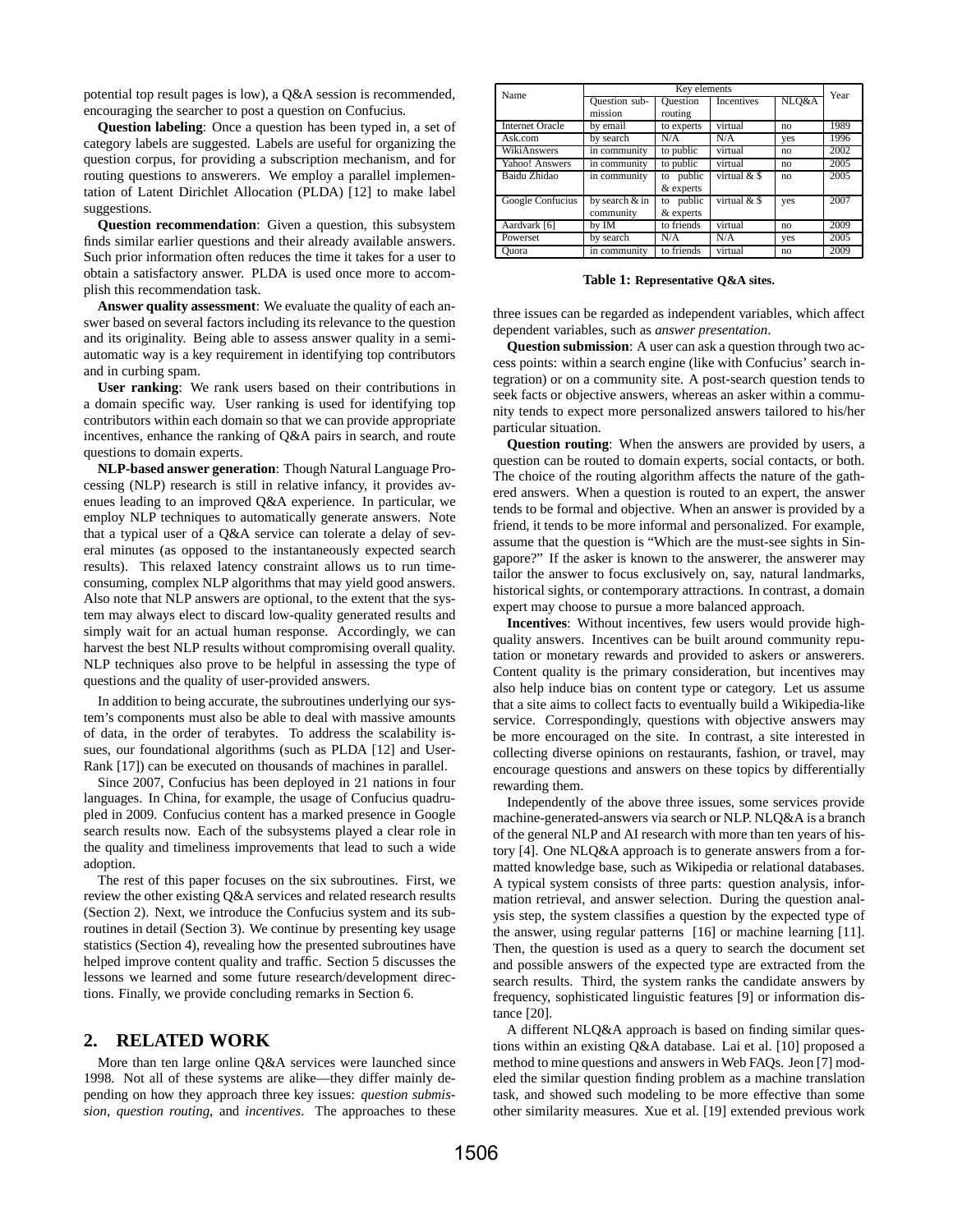by combining the language model and IBM's translation model. Murdock et al. [13] used non-content features to help retrieve answers for procedural questions. Surdeanu et al. [18] also presented a system that leverages NLP features to improve the accuracy of question retrieval. Agichtein et al. [1] reported their experience in assessing the quality of existing answers, which helps NLQ&A systems rank matching answers. Since no human is involved in the answering process, NLP is more suitable for answering questions seeking factual answers rather than opinions.

Table 1 lists the main Q&A services and their positioning with respect to the three key issues, together with the answer sources. For instance, Confucius aims to collect factual information by providing *search integration*, *question-label suggestion*, *expert identification and routing*, and *quality-based incentives*.

# **3. THE CONFUCIUS SYSTEM**



**Figure 1: The Confucius Q&A system.**

Figure 1 presents the question answering work flow, including steps that involve Google search and the six main subroutines of Confucius (represented by numbered bubbles). For convenience, we introduce the following acronyms for the corresponding subroutines:

- SI : Search Integration,
- QL : Question Labeling,
- QR : Question Recommendation,
- AQ : Answer Quality Assessment,
- UR : User Ranking, and
- NL : Natural Language Q&A.

Currently, there are two access points to Confucius: through the Google search engine and through the Confucius site. After a user issues his/her search query, SI (Figure 1(1)) decides whether the search engine should recommend the user to initiate a Q&A session. Once the user submits a question, the QL subroutine (Figure 1(2)) suggests a list of category labels to the user to select from. The QR subroutine (Figure 1(3)) compares the submitted question with existing ones and, in case of a match, recommends the corresponding answers to the user. If the user finds the matching question and answers satisfactory, he/she can terminate the Q&A session by canceling the new question asking process. Otherwise, the question is routed to the users who have subscribed to some of the chosen category labels and/or to domain experts identified

| Search Integration subroutine (Online)                                        |  |  |  |  |
|-------------------------------------------------------------------------------|--|--|--|--|
| Given: A SVM model obtained offline M <sub>SI</sub> , a threshold of PageR-   |  |  |  |  |
| ank value $\epsilon$                                                          |  |  |  |  |
| <b>Input:</b> A Web query $q$                                                 |  |  |  |  |
| <b>Output:</b> Decision $\delta$ , show the triggered link if $\delta = true$ |  |  |  |  |
| 1: if $M_{SI}$ classify q as a question                                       |  |  |  |  |
| 2: $\delta = true$                                                            |  |  |  |  |
| 3: else if $\max\{PageRank(r) r \in FirstPageResults\} < \epsilon$            |  |  |  |  |
| 4: $\delta = true$                                                            |  |  |  |  |
| 5: else if the user clicked <i>Next</i> on the first page                     |  |  |  |  |
| 6: $\delta = true$                                                            |  |  |  |  |
| $7:$ else                                                                     |  |  |  |  |
| 8: $\delta = false$                                                           |  |  |  |  |

**Figure 2:** SI **subroutine.**

by the system. The asker can optionally select preferred notification mechanisms such as email or instant messaging for when an answer becomes available. Askers may also provide feedback on the submitted answers, in the form of best-answer selection or agree/disagree votes. However, in practice most answers will lack such feedback. To assess the quality of answers with a broader coverage, Confucius implements the AQ subroutine (Figure 1(4)), which learns the relationship between different features and the quality of the answer as indicated by user votes, and uses the learned model to assign quality scores to answers without explicit feedback. Quality scores are then aggregated by UR (Figure 1(5)), which quantifies user contributions and ranks users in a topic-dependent manner. Finally, the NL subroutine (Figure 1(6)) provides a machinegenerated answer when it is capable of. In the remainder of this section, we describe the goals, functionalities, and algorithms of each key subroutine.

## **3.1 Search Integration (SI)**

There are two goals of SI : improving search experience and enhancing search quality. To improve search experience, SI provides the user an opportunity to ask a question when search results are not satisfactory. The goal of enhancing search quality is more subtle but equally important. A search user tends to seek factual information. Thus, should he/she ask a question, the desired answers are probably objective, fact-based ones. If such fact-based answers are provided, they may be indexed and used for providing better search results to subsequent similar queries (thus potentially eliminating the need for a later repeated question submission by another user). Currently, SI triggers a Q&A session under the following two conditions:

- 1. When the query is in a question form, or
- 2. When the computed relevance of all the search results to the query (whether in a question form or not) falls below some threshold.

Confucius classifies search keywords into eleven categories, listed in Table 2. We assembled the list of categories by sampling a set of questions and manually annotating them. The resulting categories are not exhaustive, though they still cover the majority of the questions. SI uses a multi-class SVM classifier with word features. The classifier is trained offline. When the terms of a search query can be classified into one of these eleven categories with a high SVM margin, SI triggers a Q&A session.

The search result evaluator uses two signals to identify queries result sets that are not relevant enough. The first signal is based on the maximum query-independent quality of any page in the result set. The query-independent page quality can be approximated using algorithms such as the well-known PageRank algorithm [3]. If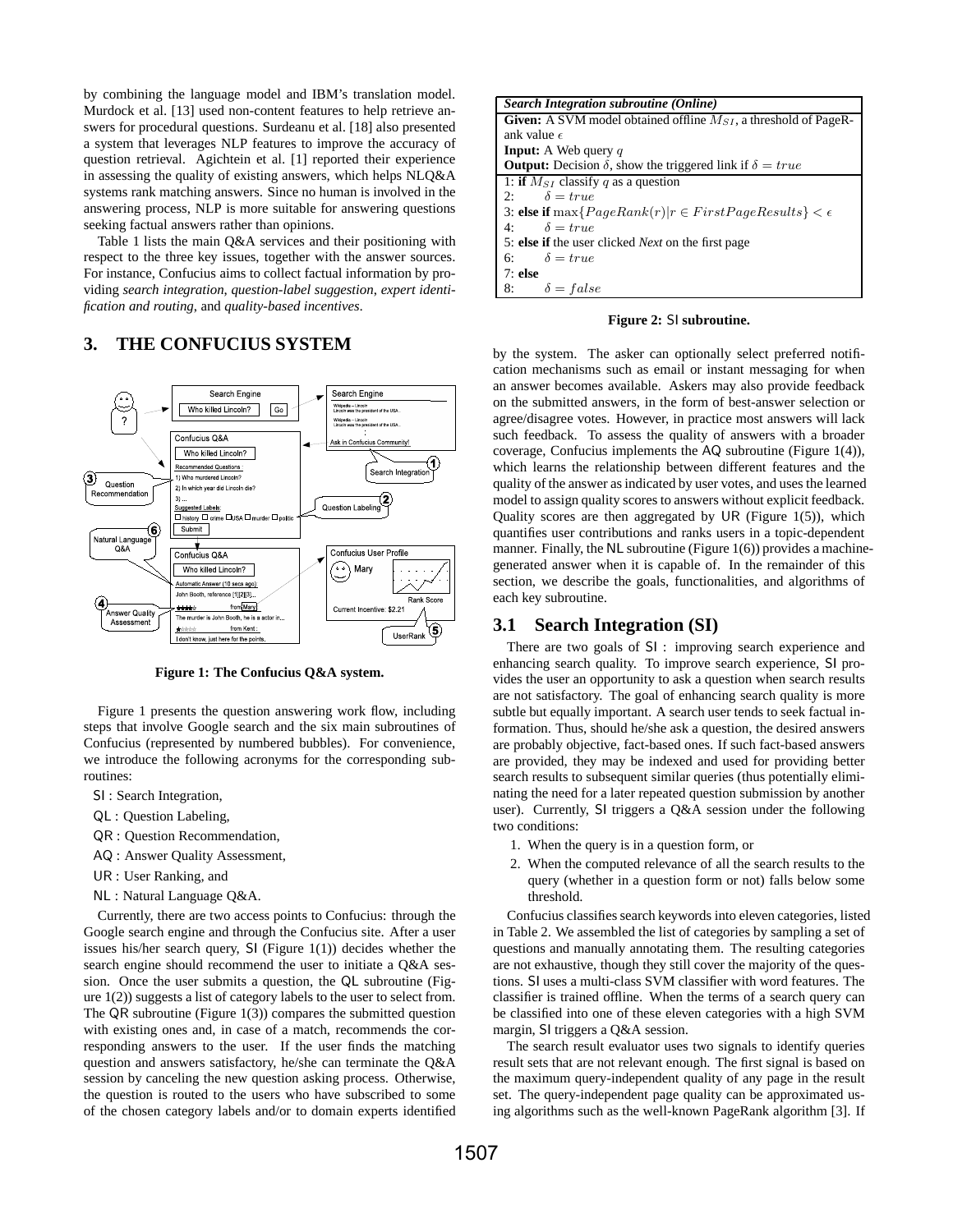| Category   | Purpose         | Expected answer                    |  |  |  |  |
|------------|-----------------|------------------------------------|--|--|--|--|
| <b>REC</b> | Recommendation  | Suggested item and the reason      |  |  |  |  |
| <b>FAC</b> | Seeking facts   | Date, location, or name            |  |  |  |  |
| <b>YNO</b> | Yes/No decision | Yes/no and reason                  |  |  |  |  |
| <b>HOW</b> | How-to question | The instructions                   |  |  |  |  |
| WHY        | Seeking reason  | The explanation                    |  |  |  |  |
| TSL        | Translation     | Translated text in target language |  |  |  |  |
| DEF        | Definition      | The definition of given entity     |  |  |  |  |
| <b>OPN</b> | Seeking opinion | Opinions of other users            |  |  |  |  |
| TRA        | Transportation  | Navigation instructions            |  |  |  |  |
| <b>INT</b> | Interactive     | Discussion thread                  |  |  |  |  |
| MAT        | Math problem    | Solution with steps                |  |  |  |  |

**Table 2: Categories of questions in** NL**.**

| Rank | From Community      | From Web Users      |  |  |
|------|---------------------|---------------------|--|--|
|      | Gossip              | Medicine            |  |  |
| 2    | Web                 | Software            |  |  |
| 3    | Software            | <b>News</b>         |  |  |
| 4    | <b>Online Games</b> | Hardware            |  |  |
| 5    | Relationship        | Engineering         |  |  |
| 6    | Entertainment       | Web                 |  |  |
| 7    | Downloads           | <b>Online Games</b> |  |  |
| 8    | Mood                | Technology          |  |  |
| 9    | Travel              | Economy             |  |  |
| 10   | Medicine            | Products            |  |  |

**Table 3: Top labels of questions, from community users and from** SI**-directed users.**

for a query q, no result page has a high PageRank score, one can naturally expect user dissatisfaction. The second signal is the presence or absence of a user click on the *Next* link on the search result page. Moving to the second result page or beyond implies that the user was less than perfectly happy with the top results.

When at least one of the two triggering conditions is satisfied, the search results page will include an additional link to Confucius at the bottom of the result list, with a suggestion like "Would you like to ask a question about *search terms* on Confucius?" Upon clicking on the link, the user is led to Confucius' question submission page. On that submission page, the user can refine the question and obtain possible existing answers by browsing previously-asked, similar questions on the right-hand side. If the user has not registered on Confucius, he/she may choose to ask the question anonymously, and leave an email address for receiving notifications when answers become available.

SI may appear to be a straightforward integration, but it yields a variety of significant benefits. First, it provides a substantial flow of questions to Confucius. At a reasonable question triggering rate, SI can bring tens of thousands of questions to Confucius per day. Also, as we mentioned, search integration yields not only quantity, but quality as well. Table 3 shows the most frequent question labels collected on our Chinese site, from community users and from SI-directed users, respectively. Before search integration was launched, 90% of the submitted questions were of subjective nature, soliciting opinions on gossips, relationships, fashion, and entertainment. With SI-directed questions, Confucius has begun to cover more objective topics, such as medicine, engineering, and economy.

## **3.2 Question Labeling (QL)**

The goal of QL is to help organize and route questions with automatically recommended labels. The QL subroutine takes a question as the input and outputs an ordered list of labels that best describe

| <i><b>Question Labeling Subroutine (Offline Training)</b></i>                          |  |  |  |  |
|----------------------------------------------------------------------------------------|--|--|--|--|
| <b>Input:</b> Questions $Q = \{q_1, \ldots, q_n\}$ , in which $q_i$                    |  |  |  |  |
| $\{w_{i,1},\ldots,w_{i,n}\}\$ , Labels $L = \{l_1,\ldots,l_m\}$ and their relationship |  |  |  |  |
| with labels $R \in Q \times L$                                                         |  |  |  |  |
| <b>Output:</b> LDA models $M = \{(\theta, \phi, k)\}\$                                 |  |  |  |  |
| 1: for $l \in L$                                                                       |  |  |  |  |
| $d_l = \{w   w \in d, \forall (d, l) \in R\}$<br>2:                                    |  |  |  |  |
| 3: Remove stop words and rare words from all $d_l, l \in L$                            |  |  |  |  |
| 4: $M = \{\}$                                                                          |  |  |  |  |
| 5: for $k \in \{32, 64, 128, 512\}$                                                    |  |  |  |  |
| Train LDA model $(\theta, \phi, k)$ , with $\{d_l\}$ and k topics<br>6:                |  |  |  |  |
| $M \leftarrow (\theta, \phi, k)$<br>7:                                                 |  |  |  |  |
| <b>Question Labeling Subroutine (Online)</b>                                           |  |  |  |  |
| <b>Given:</b> LDA Models M = { $(\theta, \phi, k)$ }                                   |  |  |  |  |
| <b>Input:</b> Question $q = \{w_1, \ldots, w_{ q }\}\$                                 |  |  |  |  |
| <b>Output:</b> Suggested Labels $L_q = \{l_1, \ldots, l_n\}$                           |  |  |  |  |
| 1: Infer $\theta_{q,k}$ with M                                                         |  |  |  |  |
| 2: $S_k(\theta_q, \theta_{d_1}) = CosSim(\theta_{q,k}, \theta_{d_1}), \forall l \in L$ |  |  |  |  |
| 3: $S(q, l) = \overline{\{S_k(\theta_{q,k}, \theta_{d_l,k})\}}$ /* Mean similarity */  |  |  |  |  |
| 4: $L_q = \{l  \{l' S(q, l') > S(q, l)\}  < N\}$ /*Top N labels*/                      |  |  |  |  |
|                                                                                        |  |  |  |  |

#### **Figure 3:** QL **subroutine.**

the question. Labels consist of a set of words or phrases that best describe the topic or type of the question. Confucius allows at most 5 labels per question, but puts no limit on the size of the global label vocabulary. Confucius organizes the most important category labels into a two-layer hierarchy, in order to provide a better browsing experience. QL is used by two other subroutines: UR and QR . When ranking users, UR uses popular labels to compute the topicdependent rank scores. QR assigns questions to users via either subscription or expert identification, during which labels generated by QL are used for matching. The precision and recall of suggested labels are two important metrics for measuring QL performance. Precision measures the correctness of suggested labels, while recall measures the completeness. In Confucius, the precision and recall of QL are measured by online user feedback, which we present in Section 4.

Figure 3 shows the two parts of QL: offline training and online suggestion. In the offline training part, we employ Latent Dirichlet Allocation (LDA) [2], a latent semantic model, to model the relationship between words and topic labels. The training data is the existing set of questions with user-submitted labels. First, we merge all questions with the same label l into a meta-document  $d_l$ , and form a set of meta-documents  $\{d_l\}$  (Figure 3, steps 1-2). Second, we remove all stop words and rare words to reduce the size of each meta-document (step 3). Third, we use  $\{d_l\}$  as the corpus to train LDA models (steps 5-6). The label corresponds to the document in LDA definition, while the words in the meta-documents correspond to the words. The resulted LDA model decomposes the probability  $p(w|l)$  to  $\sum_{z} p(w|z)p(z|l)$ —this is similar to the factor model in recommendation algorithms, expressed in terms of probabilities. Instead of a single model, QL trains several LDA models with different number of latent topics. Using multiple LDA models with different k-s is known as *bagging*, which typically outperforms a single model and avoids the difficult task of setting an optimal  $k$ , as discussed by Hofmann [5]. In the current QL system, the following numbers of topics are used:  $k = 32, 64, 128$  and 256. We collect all LDA models into a set  $M$  (step 7) and save it to disk. The training part works offline. To handle large training data, we use a parallel implementation called PLDA [12] on thousands of machines in order to maintain training time within the range of a few hours.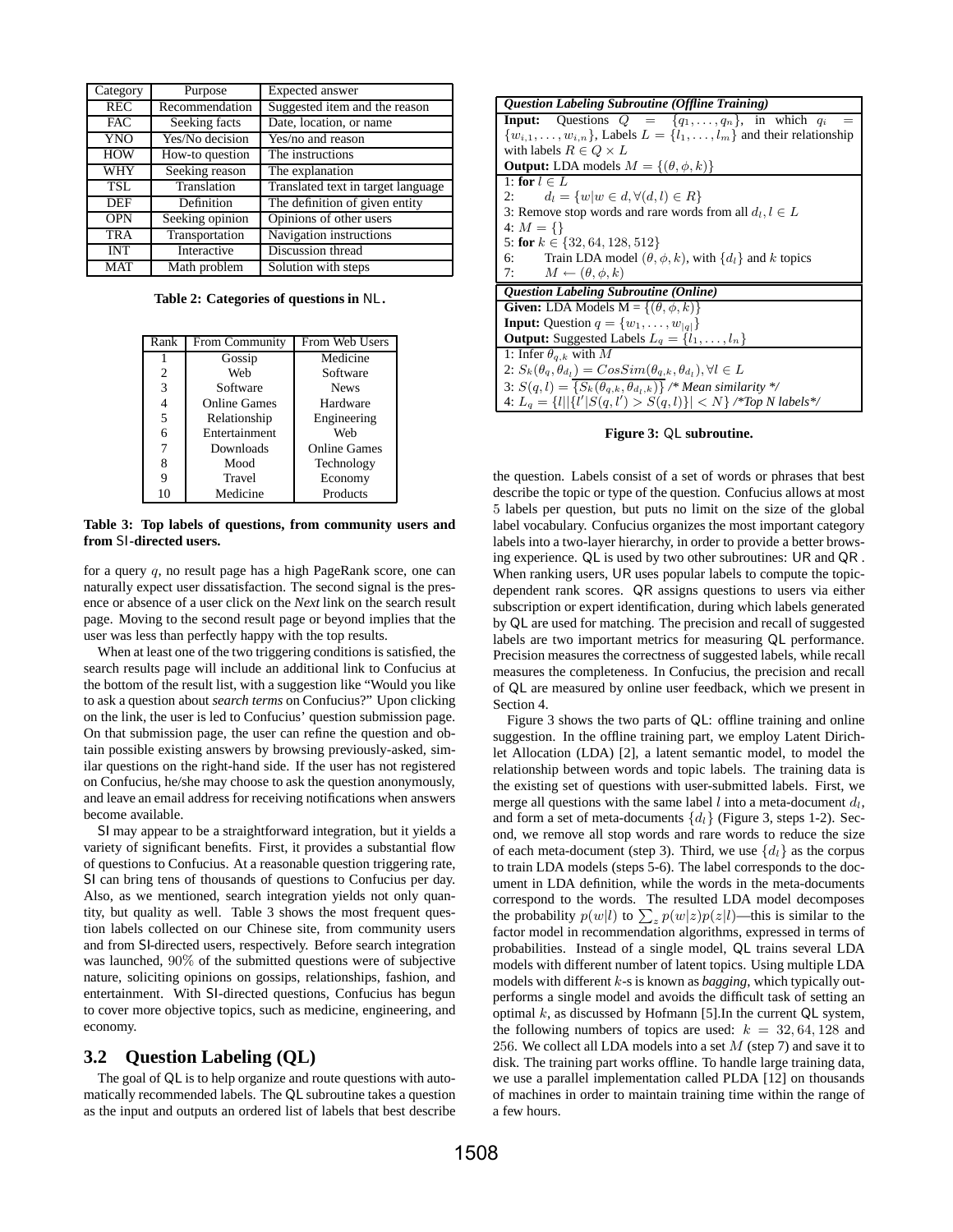The online suggestion part assigns labels to a question as the user types it. The bottom half of Figure 3 depicts the suggestion algorithm. First, we use each LDA model in  $M$  to infer the topic distributions  $\{\theta_{q,k}\}$  of the question q (step 1). Then, we compute the cosine similarity  $CosSim(\theta_{q,k}, \theta_{d_l,k})$  between  $\theta_{q,k}$  and  $\theta_{d_l,k}$ (step 2). Third, we use the mean similarity over different values of k as the final similarity  $S(q, l)$  between a question and a label (step 3). Finally, we sort all  $l \in L$  by  $S(q, l)$  in descending order, and take the first  $N$  (say ten) labels as recommended ones (step 4).

Using PLDA for QL has two benefits: semantic matching and scalability. PLDA decomposes each question and answer into a distribution over a set of latent topics. When encountering ambiguous words, PLDA can use the context to decide the correct semantics. For example, QL suggests only labels such as 'mobile' and 'iPhone' to the question "*How to crack an apple?*", although the word *apple* also means the fruit "apple." In addition, PLDA is designed to scale gracefully to more input data by employing more machines. The scalable implementation enables SI to handle fastgrowing training sets to deliver more accurate suggestions.

## **3.3 Question Recommendation (QR)**



#### **Figure 4:** QR **subroutine.**

QR recommends similar, existing questions to a user when he/she issues a question. The goal is to recommend relevant questions that already have good answers so that the user can access the solicited information faster. QR formulates the question recommendation

problem exactly in the same way as QL formulates the label suggestion. Given a question, QL assigns relevance scores to all existing questions and ranks them accordingly. The input to the QR subroutine is a question, the output is a list of questions sorted by their relevance scores. Similarly to QL, QR also employs PLDA and consists of an offline training part and an online recommendation part.

Figure 4 presents the training and recommendation algorithms. The offline part builds an LDA model and an index for all questions (Figure 4 top). First, we remove all stop words from the questions and train a PLDA model (steps 1-2). Then, we build an inverted word index of all questions (steps 3-8). The purpose of inverted indexing is to shrink the candidate question set, since computing similarity between all questions is a computationally intensive task. However, the word index may miss candidates, since a typical question contains very few words, and the same meaning may map to multiple words. To enrich the data for an answered question, we also include the words in its answers when indexing it (steps 7-8). QR also indexes questions using labels generated by QL (steps 9-12).

After a user has typed in a question but before he/she hits the submit button, QR recommends related questions (Figure 4 bottom). QR uses the words in the question and its labels to query the index. The top  $N$  results are returned as the recommended questions (step 1). QR then adds additional factors to rank these returned questions. The considered factors include similarity, freshness, quality, and location boost (steps 8-12), detailed as follows:

**Similarity**. Similarity is the main factor in candidate question ranking. Questions are short, introducing the word sparsity problem in similarity computation. We take a corpus-based approach in question similarity computation using PLDA. The similarity score is computed in step 8, where  $Sim(q, q')$  is the similarity score between questions q and q', and  $\theta_q$  is the topic distribution vector of q. Parameters  $\alpha_1, \alpha_2$  are blending factors for topic-based and wordbased similarities. The similarity measure uses both words and topics—the word vector is used to emphasize exact matching, while the topic vector is used to capture non-overlapping synonyms.

**Freshness**. For some questions, up-to-date answers are preferable to old ones. For instance, for "*Who is the winner of the latest Olympic gold in men's 100m sprint?*." QR emphasizes recent answers through freshness scores. QR uses a set of manually selected trigger words  $W_t$ , such as *today* and *recently*, to identify questions that expect a recent answer. If the input question contains a trigger word, QR computes the freshness score of each candidate question as the reciprocal of the days since the question was answered (step 12). The newer the question  $q$ 's answer(s), the higher the freshness score  $Freshness(q)$  (Freshness is set to one when an answer was provided today.) If the input question does not contain any trigger words, QR sets all freshness scores of the answers to 1, so as not to induce suffer unwarranted demotion in ranking (step 14).

**Quality**. Besides freshness, QR also considers the quality of the recommended questions. If two perfectly matching questions exist, one with a best answer, and the other with a spam answer, we would like to display the best-answered one first.  $Quality(q)$ measures the quality of a question by the quality of its answers (step 15), where the answer quality  $quality(a)$  is provided by user feedback and our answer quality predictor (Section 3.4). If an answer is marked as a best answer, we set  $quality(a) = 1$ . If an answer was reported as spam, we set  $quality(a) = 0$ . Otherwise, we use the automatic quality predictor to predict the quality of all answers to that question, then use the maximum answer quality as the question's quality score. The quality of an unanswered question is set to zero.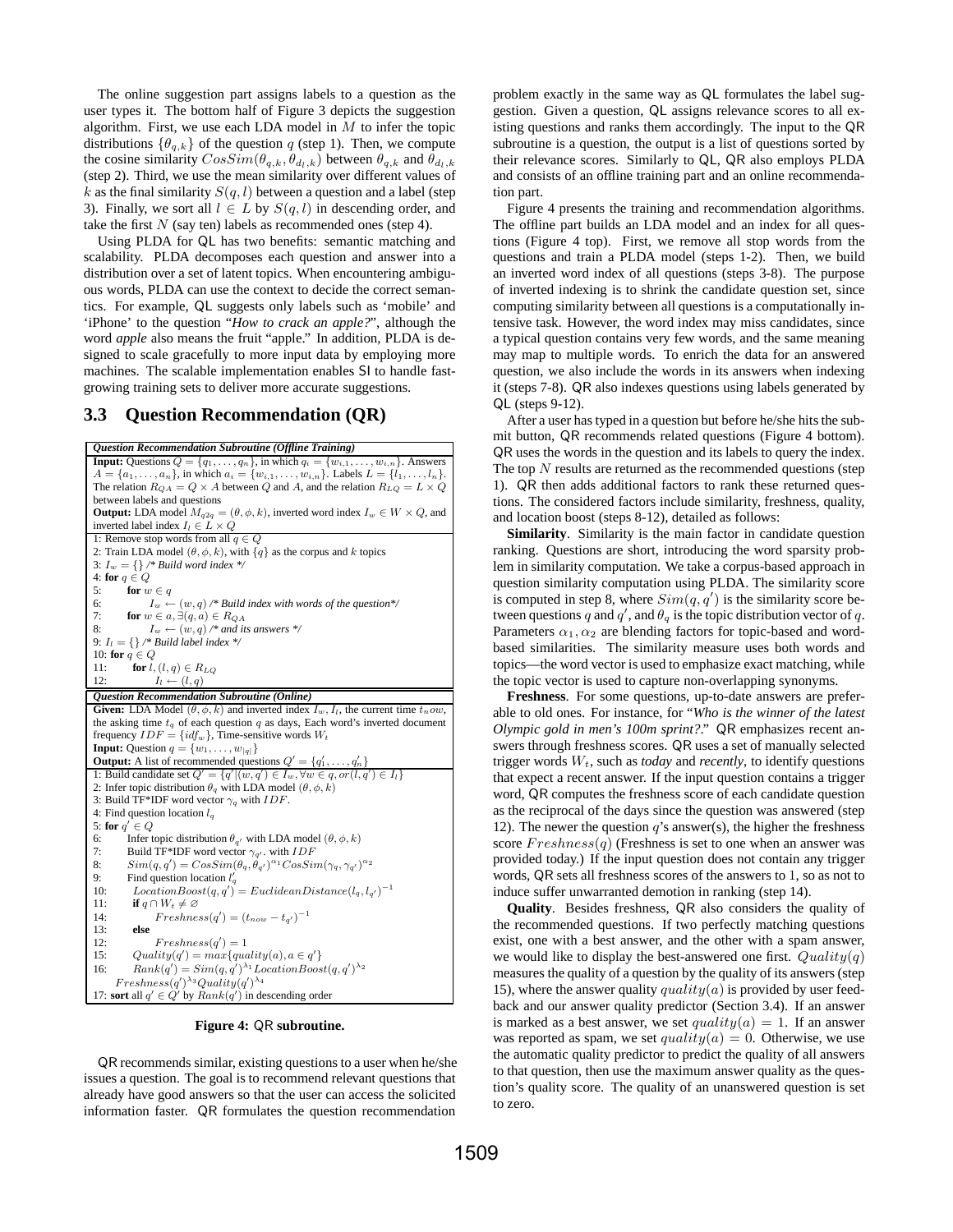| Factor            | Parameter | Description                                                                               |  |  |  |  |  |
|-------------------|-----------|-------------------------------------------------------------------------------------------|--|--|--|--|--|
| Relevance         | #rword    | Computed as the cosine similarity between<br>TF*IDF weighted word vectors of the question |  |  |  |  |  |
|                   |           | and the answer.                                                                           |  |  |  |  |  |
|                   | #rlda     | Computed as the cosine similarity between the                                             |  |  |  |  |  |
|                   |           | PLDA latent topic distributions of the question                                           |  |  |  |  |  |
|                   |           | and the answer                                                                            |  |  |  |  |  |
| Originality       | #origt    | Compared to earlier answers for the same ques-                                            |  |  |  |  |  |
|                   |           | tion.                                                                                     |  |  |  |  |  |
|                   | #origu    | Compared to earlier answers from the same                                                 |  |  |  |  |  |
|                   |           | user.                                                                                     |  |  |  |  |  |
| <b>Timeliness</b> | #prompt   | The time from when the question was asked to                                              |  |  |  |  |  |
|                   |           |                                                                                           |  |  |  |  |  |
|                   |           | when the answer was provided.                                                             |  |  |  |  |  |
| Coverage          | #cov      | The sum of the unique words' IDFs.                                                        |  |  |  |  |  |
|                   | #nau      | Total number of answers provided by the an-                                               |  |  |  |  |  |
|                   |           | swerer in the past.                                                                       |  |  |  |  |  |
| Spam              | #npbau    | Percentage of best-answers in all closed                                                  |  |  |  |  |  |
|                   |           | threads in which the answerer has participated.                                           |  |  |  |  |  |
|                   | #naul     | Number of answers posted by the answerer to                                               |  |  |  |  |  |
|                   |           | questions on the same topic.                                                              |  |  |  |  |  |
|                   | #npbaul   | Percentage of best answers posted by the an-                                              |  |  |  |  |  |
|                   |           | swerer in closed threads on the same topic.                                               |  |  |  |  |  |
|                   | #entropy  | The entropy of the user's topic distribution of                                           |  |  |  |  |  |

**Table 4: Quality factors and parameters in** AQ **.**

**Location Boost**. Some questions are closely related to geographical locations, such as questions asking for the best restaurant in a city. To emphasize location in question matching, we add location boost to the final rank score (steps 9-10). The location mentioned in the question is extracted using a standard named-entity extractor, such as one for country and city names. Then, we convert the location description to geographical coordinates (steps 4 and 9). Location boost is computed as the reciprocal of the geographical distance between the current question and an earlier candidate question. If no location-related entities are detected in the original question, we consider it to be a location-independent question, and set all candidate questions' location boost to 1.

In step 16, QR combines four factors into a final score  $Rank(q)$ using weights  $\lambda$ , which are chosen empirically. In the final step (step 17), QR sorts all candidate questions in descending order by their  $Rank(q)$ , and returns the top ones to the user.

#### **3.4 Answer Quality Assessment (AQ)**

User feedback, such as best-answer votes, is a commonly utilized way of assessing answer quality in community Q&A sites. However, the majority of answers do not have enough votes, and fresh answers are not likely to obtain any votes soon. We leverage an automatic answer-quality assessment routine AQ to produce quality ratings. Since AQ can be trained and executed off-line, its primary design goal is accuracy over speed.

We model the AQ task as a binary classification task of best and non-best answers. Each instance is an answer, represented by a set of features. The classifier outputs a confidence score for an answer being a best answer, which can be deemed as a quality score. The training data is Q&A threads with user annotated best answers. We consider five groups of quality factors as features: *relevance*, *originality*, *timeliness*, *coverage*, and *spam*. These quality factors are quantified by parameters enumerated in Table 4.

*Relevance*. An answer must be relevant to the question in a Q&A thread. We use the same approach as in question recommendation to compute the relevance between the question and the answer (the bottom of Figure 4, step 9). We also share the same offline models with question recommendation.

*Originality*. Content copying is widespread and mostly unavoidable on Q&A sites. Some duplication—such as straightforward plagiarization of other users' answers or using the same text to answer multiple questions—is clearly unwanted and the authors' reputation should be diminished accordingly. Parameter #origt indicates how an answer differs from other answers on the same Q&A thread. Parameter #origu indicates how an answer differs from the other answers provided by the same user. To quantify content originality, we leverage BleuScore [15], which is a standard metric in machine translation for measuring the overlap between  $n$ -grams of two text fragments.

*Timeliness*. The time it takes to answer a question is relevant to quality. However, a short response time may not always indicate high quality. Whereas some questions can be answered very quickly, well thought-out answers to some others (think collegelevel science and mathematics, for instance) may take time. For this latter kind of questions, users providing prompt answers are more likely to be spammers than genii. Therefore, though the parameter #prompt is simple to compute, its quality interpretation may be topic-dependent. Rather than relying on an explicit rule for applying the timeliness factor, we use supervised learning to weight this factor through the training process.

*Coverage*. The length of an answer can imply high quality if the response time is not too short, the answer is highly relevant, and the content is original. Since we want to emphasize the *useful* part of an answer, we measure content coverage by summing the inverse document frequencies (IDF) of its unique words (#cov).

*Spam*. Spam signals are an important factor in determining answer quality. Some individuals may have strong economic incentives to attract post views by users. To achieve their goal, spammers generate a large number of posts using multiple accounts. To curb common spam, such as commercial and porn spam, we train targeted porn and commercial classifiers for identifying corresponding posts. Identified questions/answers can be traced back to the perpetrating users. Then, once a spammer is identified, the rest of his/her content can be surfaced in a transitive manner.

Besides the monetization of content visibility, potential reputation within a community may also motivate spammers. This is particularly true if a service offers financial rewards to its power users, as we do in Confucius. To identify active spammers, an #entropy score is computed for each user based on the topics that his/her answers cover. Let  $\theta$  be the topic distribution of an answer that is inferred by PLDA. Then, the focus score is the average entropy of all answers of that user,  $\#entropy(u) = \sum_{i=0}^{N} (-\sum_{j=0}^{k} \theta_{i,j} log(\theta_{i,j}))$ , where N is the number of answers of the user and  $\theta_{i,j}$  the probability that the  $i^{th}$  interaction is on the  $j^{th}$  topic. In other words,  $\#entropy(u)$  measures the uncertainty in user u's latent topic distribution. Thus, a higher  $\#entropy(u)$  means that the user tends to answer more types of questions, whereas a low  $\#entropy(u)$ indicates that a user focuses on a small set of topics.

With our training data and features, we take a data-driven approach to finding an appropriate prediction algorithm. AQ uses cross-validation to choose the most appropriate classification algorithm. The cross-validation accuracy of different classifiers is presented in Section 4.

#### **3.5 User Ranking (UR)**

The goal of the UR subroutine is to find the high quality users on different topics. As depicted in Figure 5, UR consists of three main steps. First, we convert the Q&As to topically weighted interactions between users (step 1). Then, we generate the user activity graph  $G$  from the interactions (step 2). Finally, we run a weighted and topic-sensitive HITS computation on  $G$  (step 3), and combine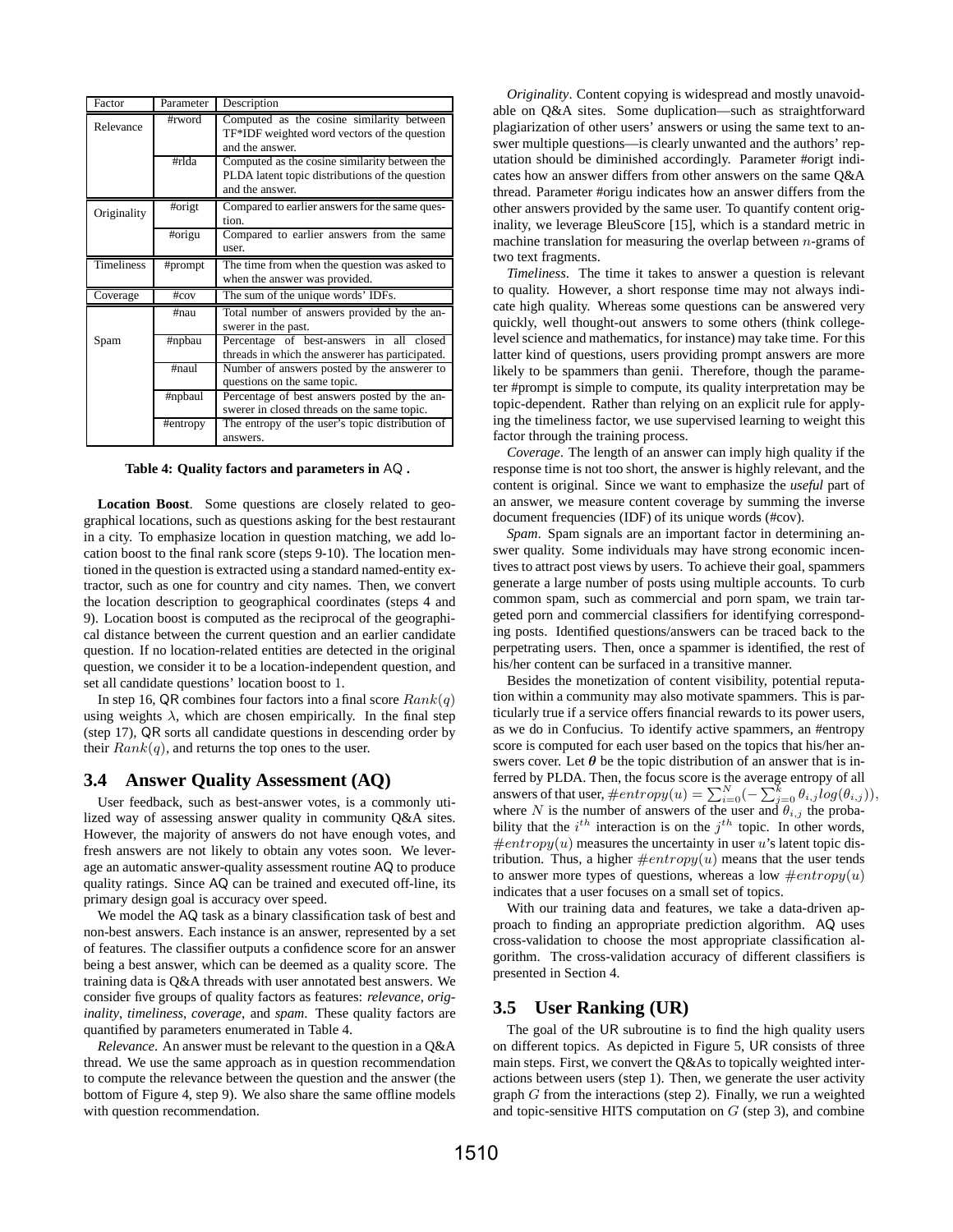

**Figure 5: The** UR **subroutine. Two different topics are represented by solid and dotted lines. Line widths convey the weights of the interactions.**

the hub and authority scores into a final UR score.

Each pair of question and answer is an interaction between the asker and the answer provider, denoted as  $(u_f, u_t, \mathbf{w})$ , where  $u_f$ is the answer provider who followed in this interaction,  $u_t$  is the asker who started the interaction, and w is the topical weight. To get topical weighting, we use the LDA model from QL once again to infer for each interaction the topic distribution of the question, denoted as  $\theta$ . Then the topical weight vector w can be computed as  $w_i = w_q \theta_i$ , where  $w_q$  is the quality score computed by AQ in Section 3.4.

We use the user activity graph to connect users by interactions. An edge from  $u_f$  to  $u_t$  represents one or more interactions from  $u_f$ to  $u_t$ . Each edge has an assigned weight vector  $\mathbf{w}^{(u_f, u_t)}$ , where  $w_i^{(u_f, u_t)}$  represent the weight for the  $i^{th}$  topic. We compute the edge weight from interactions as:

$$
\mathbf{w}_{i}^{(u_f, u_t)} = \sum_{\forall (u_f, u_t, \mathbf{w}') \in Y_{u_f, u_t}} \frac{w_i'}{|Y_{u_f, u_t}|},
$$
(1)

where  $Y_{u_f, u_t}$  represents the set of all interactions from  $u_f$  to  $u_t$ . Accordingly, for each topic, we use the mean weight of the interactions as the edge weight. The mean is preferable over the sum, as it reduces the effect of a large set of low-quality interactions.

We adopt Ng et al.'s randomized HITS [14], which adds a universal random jump probability to standard HITS [8]. To incorporate topic distribution, we use vectors to represent the topic-specific hub and authority scores and edge weights, namely, h, a and  $\mathbf{w}^{(u_i, u_j)}$ . The number of dimensions is the number of topics  $k$ . The values in  $\mathbf{w}^{(u_i, u_j)}$  represents the topic-specific weight of the interactions between user  $u_i$  and  $u_j$ . We use the following vector-based HITS formula to get h and a :

$$
\mathbf{h}_{u}^{(n+1)} = (1 - \epsilon) \sum_{u' \in in(u)} \frac{\mathbf{w}^{u', u} \cdot \mathbf{a}_{u'}^{(n)}}{\sum_{u^* \in out(u')} \sum_{i=0}^k w_i^{u', u^*}} + \epsilon \quad (2)
$$

$$
\mathbf{a}_{u}^{(n+1)} = (1 - \epsilon) \sum_{u' \in out(u)} \frac{\mathbf{w}^{u, u'} \cdot \mathbf{h}_{u'}^{(n)}}{\sum_{u^* \in in(u')} \sum_{i=0}^k w_i^{u^*, u'}} + \epsilon \quad (3)
$$

where  $(\cdot)$  represents the Hadamard (or entry-wise) product of two vectors. Weighted topic-specific HITS propagates topic-specific hub and authority scores through the edges. The final h and a reflect the user's reputation scores for different topics. When there is only one topic, weighted topic-specific HITS becomes weighted HITS.

The result of HITS on the user activity graph captures two aspects of user reputation: the hub score represents a user's ability to



John Booth (Reference [1][2])

**Figure 6: The** NL **subroutine.**

reach out to other users, and the authority score represents a user's ability to gain attention from the others. In Confucius, providing more good answers is encouraged, so hub scores may be valued higher. We take a linear combination of the hub score and the authority score to produce a single final UR score. The final topicsensitive score vector is  $\phi_u = \gamma \mathbf{h}_u + (1 - \gamma) \mathbf{a}_u$ , where  $\gamma$  is the mixture weight. There are two ways to choose  $\gamma$ . If one has some training data (that is, a list of manually ranked users) readily available, one can learn the most appropriate  $\gamma$  by regression. If one does not have training data and it is expensive to obtain it, one can set  $\gamma$  empirically. For example, one can use  $\gamma = 1$  to emphasize answering behavior.

## **3.6 NLP-based Answer Generation (NL)**

NL generates an answer from existing documents to answer a question. Figure 6 shows the four key steps of the NL subroutine. First, NL classifies a question as we discussed for the SI subroutine. Based on the category, NL delivers the question to two sub-servers: the one-box server and the community database server. Each subserver uses its own method to generate an answer  $a$  with some confidence score  $C(a) \in [0, 1]$ . Besides categorization, NL employs a standard *named-entity recognizer* to extract named entities from the question. Named entities may include locations, dates, company names, person names, and product names. Entities are provided to the sub-servers to perform further processing.

The first sub-server is the one-box sub-server. One-boxes are common features of web search engines, which aim to provide direct answers instead of page snippets to simple and structured queries, such as "*San Francisco weather*" or "*movies in Beijing*." Usually, the one-box server can answer queries such as time, date, currency exchange rates and other financial data, math calculations, route planning, machine translation, and weather. NL sends TSL, TRA and MAT questions (see Table 2) to the one-box sub-server. If the one-box server finds an answer, we set the confidence score to 1, otherwise 0.

The second sub-server is the community database sub-server, which indexes all questions with high quality answers in the Confucius database, and provides the answer by finding the matching question. The basic routine for finding similar questions mimics the QR subroutine (Section 3.3). However, while QR focuses on providing a list of related questions to the user, NL focuses on provid-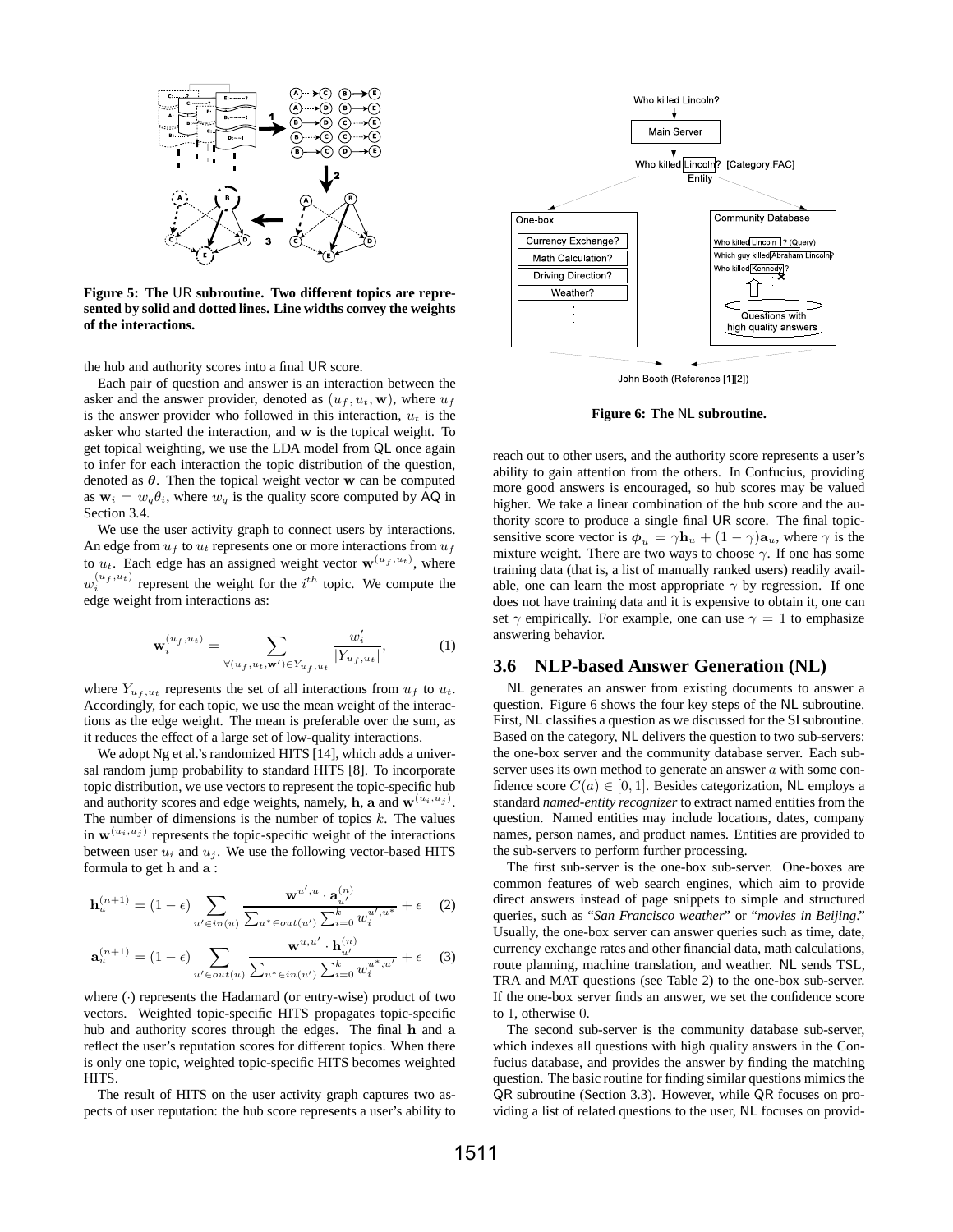

**Figure 7: Overall statistics for Confucius China. Following the initial deployment,** SI **was launched in August 2008,** UR **was launched in September 2008, and** QR **was launched in February 2009.**

ing accurate answers. Thus, we consider two more factors on top of the QR subroutine: entity matching and category matching. Entity matching is computed as the number of matched entities between the input question and existing questions. Category matching is an indicator function, which outputs one if the category of the input question is the same as that of the existing question, and zero otherwise. We send REC, YNO, FAC, HOW, WHY, INT, and OPN questions to the community database sub-server. The confidence score of a returned answer is computed as  $Rank(q, q') * quality(a)$ , where  $Rank(q, q')$  is the similarity rank between the question q and the indexed question  $q'$ , and  $quality(a)$  is the quality of the answer provided by the AQ subroutine.

After collecting all sub-servers' responses, the main server sorts all answers by their confidence scores. The answer with the highest confidence score is returned to the user. NL cannot cover all questions, especially those seeking non-factual answers. If the confidence scores of all sub-server answers are lower than a pre-determined threshold, NL will not return any answers.

# **4. PRODUCT STATISTICS AND EXPERI-ENCE**

This section reports some key statistics and evaluation results of the Confucius system. In particular, we present how the six subroutines have helped us harness the synergy between search and community.

#### **4.1 Overview**

Confucius was launched in 21 countries so far. Among these countries, Russia was the first one, followed by China, Thailand, and Egypt. We use the statistics collected for Confucius China to report on our experience. Since some raw performance figures constitute confidential proprietary information, we opt to report percentages of improvement rather than absolute numbers on question/answer volume, page views, and click-through rates.

Figure 7 shows the overall statistics for Confucius China, along with the approximate launch time of the six subroutines. QL was launched at the very beginning, so it is not shown separately. We discuss several individual metrics as follows:

**NQ**: Referring to the number of new questions per day, it represents a system growth indicator. Note that Confucius features SI, which allows anonymously posted questions. Hence, we show NQ for logged-in and anonymous users separately in Figure 7 (a). Compared to logged-in users, NQ for anonymous users is much higher since SI was launched. This indicates that SI is the source of a large number of new questions.

**NA**: Referring to the number of new answers per day, it represents another growth indicator. As the number of questions increases, the number of answers grows too. Figure 7 (b) shows NA for Confucius China.

**AWT**: AWT is the average waiting time, which is computed as the number of minutes between the submission of the question and the first answer. AWT measures the timeliness of answers, which is a central goal in Confucius. Figure 7 (c) shows the AWT for Confucius China. Along with the growth of the community, AWT drops gradually. The steady decrease of AWT shows once again that the community is capable of handling questions from SI. Typically, a new question in Confucius China will receive its first answer within one hour. The shortening AWT provides askers with positive feedback and encourages them to ask more questions.

**NPV**: NPV is the number of page views per day, a widely used popularity metric for web sites. For a Q&A site, more questions and answers are only part of the goal, while letting more users benefit from the Q&A database is also important. Figure 7 (d) shows the NPV for Confucius China, indicating that Confucius is becoming more popular. Notice that NPV increased significantly around February 2009, which corresponded with the launch of QR . Besides showing QR recommendations on the question submission page, Confucius also put QR on every Q&A thread page. Allowing users who browse existing Q&As to review related questions boosted the NPV of Confucius, and let users spend more time on the site. NPV also relates to content quality: should users encounter low quality content on Confucius over and over again, they would not come back and NPV would stop increasing. This is certainly not the case at this time.

**COV**: The coverage of Confucius content in web search result, is computed as the percent of queries that contain results from Confucius on the first page (10 results). High COV is another indicator of content quality, since site reputation and overall quality are important factors in the independently generated search engine ranking.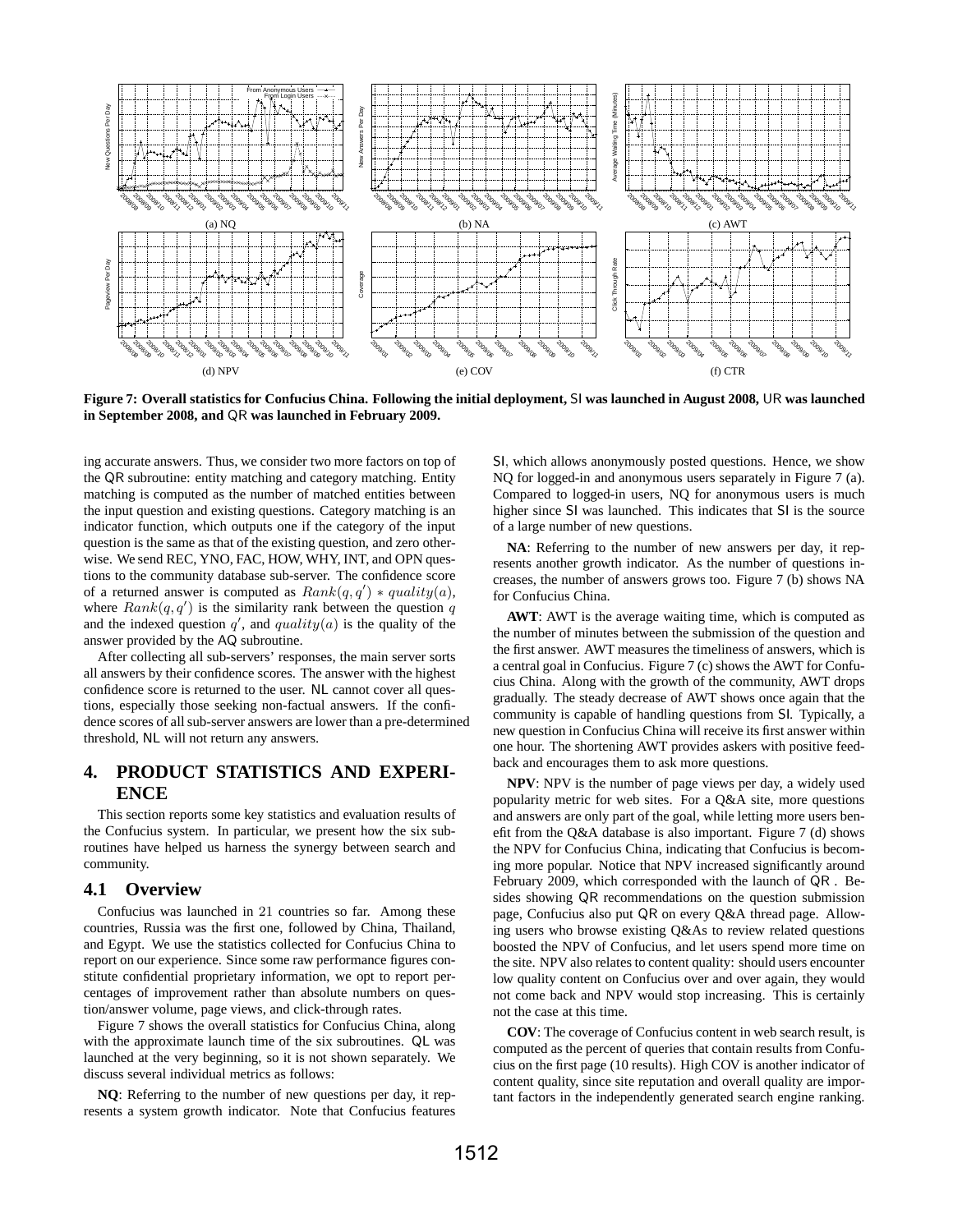Figure 7 (e) shows COV for Confucius China in 2009, indicating that content quality is increasing and more users get to see results from Confucius while searching the web.

**CTR**: The click-through rate of Confucius results in web search is also a direct measure of the content quality in Confucius. Figure 7 (f) shows that the CTR for Confucius China was increasing over the last year.

Next, we show the performance of each subroutine with detailed evaluation data.

## **4.2 Search Integration**

SI leads unsatisfied users from Web search to community Q&A. We use trigger rate and acceptance rate to measure SI 's performance. Trigger rate is computed as the percentage of queries that trigger the link to Confucius. Acceptance rate is computed as the percentage of triggered links that user actually clicked. The higher the acceptance rate, the more users expect SI links to be useful. On the one hand, we want SI to cover as many queries as possible; on the other hand, showing the Confucius link for completely irrelevant queries hurts the user experience, which we want to avoid. Figure 8 shows the two rates of SI of Confucius in China.





Recall that SI uses two algorithms to decide about the visibility of the Confucius link: question recognizer and search result relevance assessor. At first, we enabled the question recognizer only, without the search result relevance assessor (before May 2009). The coverage reached a stable level quickly after launch. The CTR was very high in the first several months, then returned to a stable value. Users' curiosity was the main reason for the higher CTR in the beginning, as they were not familiar with the Confucius link, and might have expected instant and correct answers by following the link. After users became familiar with the functionality of the Confucius link, they tended to click less often, only when it was necessary to fall back on community answers. In May 2009, we launched the search result relevance assessor in SI to work along with the question recognizer. The first thing that changed was the coverage, which quickly increased by four times. As the coverage increased, the CTR dropped temporarily. However, after users had adapted to the SI logic change, the CTR returned to its previous level. So, the overall result of launching the second algorithm was an increase in the number of questions initiated from web search, which did not compromise the other metrics.

Besides yielding more questions, SI also helps us bridge the needs of web users and community members. Prior to SI , all questions in Confucius were submitted by logged-in community users. The topics of interest of community users, often biased towards subjective ones, are not necessarily the same as those of web users. Table 3 (presented in Section 3.1) shows the label distributions of questions from community users and web users. SI fa-



**Figure 9: Precision, recall and F1 measure of** QL **.**



**Figure 10: CTR of recommended questions by** QR**.**

vors questions that require objective answers (such as medical and business related), whereas community users tend to favor qeustions with subjective answers.

## **4.3 Question Labeling**

We measure the effectiveness of QL by user feedback. For each new question, QL outputs the suggested labels as an ordered list. The user can choose from the recommended labels, or add new labels manually. The user can choose at most five labels for one question. We keep the log of what labels are suggested and what labels the users used, so as to make automatic evaluation possible.

We use precision, recall, and F1 to measure the effectiveness of QL . Precision measures the correctness of suggested labels. For each question, precision is defined as  $(|L_S| \cap |L_U|)/|L_S|$ , where  $L<sub>S</sub>$  is the set of suggested labels and  $L<sub>U</sub>$  is the set of user-chosen labels. Recall measures the completeness of suggested labels and it is defined as  $(|L_S| \cap |L_U|)/|L_U|$ . F1 is the geometric mean of precision and recall, computed as  $2PR/(P+R)$ . Precision, recall, and F1 are widely used metrics for recommender systems. Since at most five labels are allowed, we compute precision@5, recall@5 and F1@5.

Figure 9 shows the precision, recall, and F1 of QL for Confucius China. First, the recall of QL was high and increasing, from 0.6 to near 1. Higher recall means that users tend to select from among the recommended labels instead of creating new ones. As QL only recommends labels with high frequency, such behavior helps to limit/reduce the size of the label vocabulary. Considering that the mean number of labels for a question is 2.32 (which suggests that users prefer fewer labels), the precision at around 0.4 is already quite promising.

### **4.4 Question Recommendation**

Figure 10 shows the CTR of recommended questions after the launch of QR . The higher the CTR, the more useful the recommended questions to the user. As we can see, the CTR increased quickly after the launch, then stabilized after the first month. When stablized, the CTR is quite high (around 0.38). The rapid adoption of QR means that the users found it helpful in identifying related questions. QR brings two benefits to Confucius. First, if the user finds a related question on the question submission page, he/she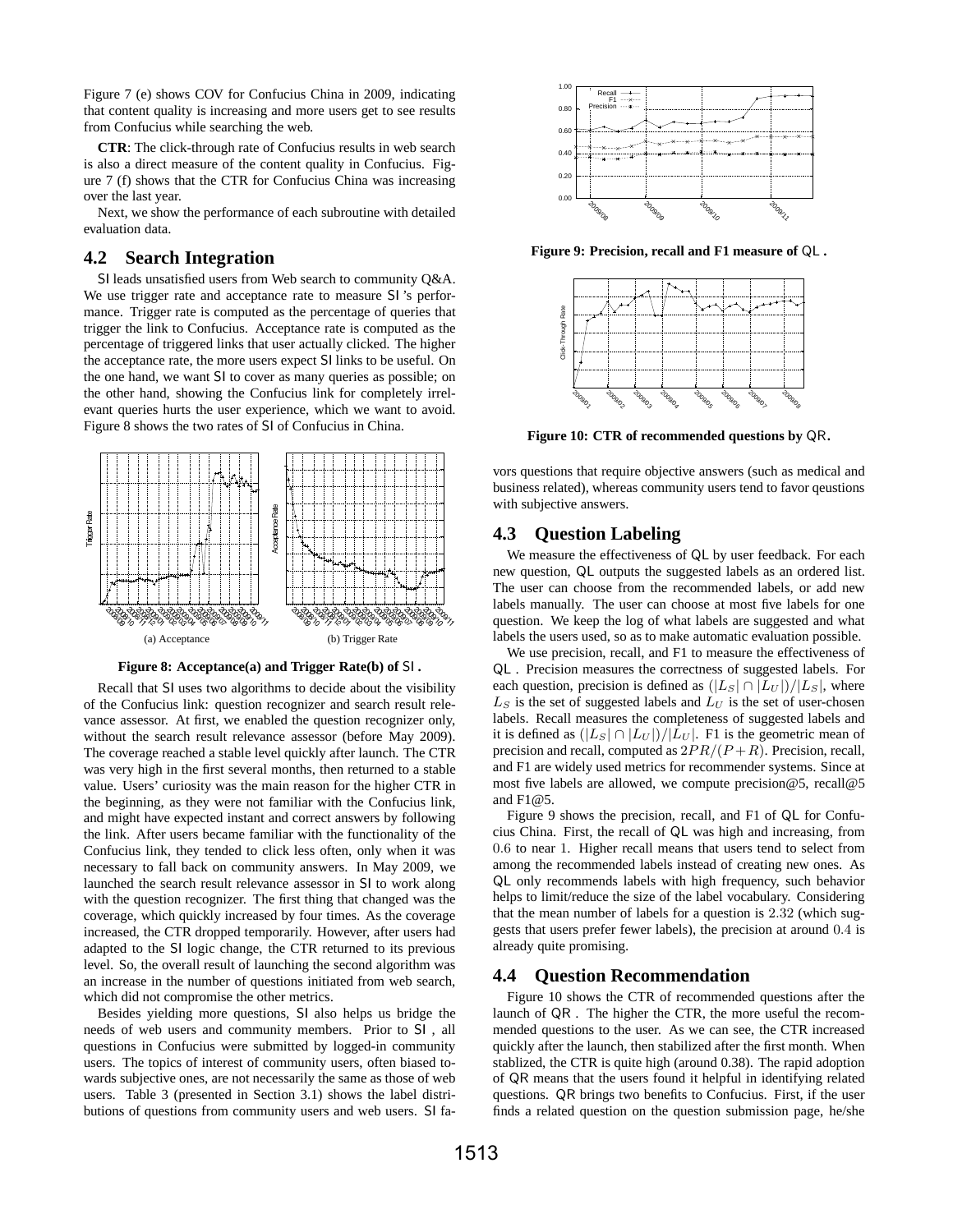**Table 5: Side-by-side experimental results for** UR **on improving search results. All control groups are Google Search results. Impact indicates the fraction of queries that differ in quality between the experimental and control groups. Mean score is the sum of rating scores divided by the number of queries with agreement. Larger mean score is better.**

| <b>Experimental Groups</b> | Number of Queries at Different Ratings |              |     |        |     |     |    | Impact | Mean Score |       |       |
|----------------------------|----------------------------------------|--------------|-----|--------|-----|-----|----|--------|------------|-------|-------|
|                            | $-L$                                   |              | - 1 | $-0.5$ |     | 0.5 |    |        |            |       |       |
| UR without graph           |                                        |              |     | 18     | 237 |     |    |        |            | 0.174 | 0.017 |
| UR without weight          |                                        | 6            | ◠   | 30     | 178 | 44  | Q  | 6      |            | 0.353 | 0.050 |
| UR without topic           |                                        | <sub>(</sub> |     | 16     | 205 |     | 21 |        |            | 0.298 | 0.039 |
| <b>Full UR</b>             |                                        | 8            |     |        | 230 |     | 16 | 6      |            | 0.215 | 0.054 |

**Table 6: The accuracy of best/non-best answer classification, averaged over 10-fold cross-validation.**

| Algorithm            | Accuracy |
|----------------------|----------|
| <b>Random Forest</b> | 0.770    |
| AdaBoost             | 0.753    |
| Logistic Regression  | 0.739    |
| SVMs (RBF)           | 0.698    |
| SVMs (polynomial)    | 0.696    |
| SVMs (linear)        | 0.661    |
| Perceptron           | 0.641    |
| SVMs (sigmoid)       | 0.527    |
| Naive Bayes          | 0.499    |

may get to the answer directly without submitting the question. This reduces the redundancy in the Q&A database. Second, within the community, active users are the source of new answers. More clicks on QR links keep the users engaged within the community for longer periods of time, thus increasing the probability that they contribute answers.

## **4.5 Answer Quality Assessment**

We prepared the training data for AQ from user voted Q&A threads. Specifically, we used the Q&A threads that contain askerselected best answers. Threads that contain less than 3 answers were not used, since the less participation, the more risk of it being spam. For each thread, we used its best answer as the positive example, and randomly sampled an answer not marked as the best as the negative example. We collected 100, 000 pairs of positive and negative samples for the experiment.

As described in Section 3.4, AQ uses a data-driven approach to select the best algorithm for answer quality prediction. Thanks to our massive distributed computing facility, we could test a number of algorithms in a short time, covering all possible parameter choices. We included Naive Bayes, Logistic Regression, Decision Tree, Perceptron, AdaBoost, and SVMs in the selection pool. For SVMs, we used common kernels, including linear kernel, RBF kernel, polynomial kernel, and sigmoid kernel. Table 6 lists the 10 fold cross-validation accuracy of best/non-best answer classification, showing each algorithm at its best across different parameter values.

The best result came from the Random Forest, a Decision Treebased probabilistic classifier, which outperformed the others, yielding an accuracy of 0.77. We noticed that the non-linear methods, such as Random Forest and AdaBoost, outperformed linear ones. This result suggests that the target prediction function is not linear.

## **4.6 User Ranking**

To test UR, we incorporated it into web search result ranking. Lacking internal links, community Q&A sites, such as Confucius, can barely benefit from PageRank or similar link-based ranking algorithms. We used UR as the query-independent quality indicator for web search, and performed a side-by-side experiment to examine the changes in the search results.

We sampled 300 queries from Confucius' search log, and retrieved the corresponding search results from Google. We used site search restrictions<sup>2</sup> to limit the result to the Q&As from Confucius. For each search result, we combined the relevance score and UR score into a reordering score  $\lambda Rel + (1 - \lambda) UserRank$ , where the linear mixing factor  $\lambda = 0.9$  was selected by a small scale cross-validation.

We used a side-by-side experiment to evaluate the effectiveness of UR. Our side-by-side experiments were a form of double-blind testing. Two groups of search results were shown to human raters in the same format and in random order. In the experimental group, the search results were ordered by the combined score, while the control group used the original ordering of Google search. The raters were not able to identify which one is the experimental group. They were given the task to assign each query a score: Score value 2 means that side A is much better than side B, −2 means that side B is much better than A, and other scores captures levels in between. We let multiple raters rate the same query until there was an agreement, or at most three raters had participated but still had no agreement.

UR scores are determined by three factors: the graph of users, the quality of answers, and the topic of interactions. We also evaluated each factor's contribution by temporarily remove them from the computation. Table 5 shows the results of the four side-by-side experiments. Impact measures how many results are affected by the reordering and it is computed as  $|Q_{nonzero}|/|Q_{agree}|$ , where  $|Q_{nonzero}|$  is the number of agreed queries with non-zero ratings and  $|Q_{a\text{g}reed}|$  is the total number of agreed queries. The greater the impact, the more queries are affected. Mean score measures the improvements for the agreed queries and it is computed as  $(S_{+} + S_{-})/|Q_{agreed}|$ , where  $S_{+}$  is the sum of positive rating scores, and  $S_$  is the sum of negative rating scores. The higher the mean score, the better the experimental group is, compared to the control group. Queries with rating disagreement are ignored when computing impact and mean score. All control groups are Google Search results. "UR without graph" means computing UR without the user activity graph; "UR without weight" means computing UR without the quality weight on each edge; "UR without topic" means computing topic-independent rank scores for each user.

## **4.7 NLQ&A**

We evaluated the NL subroutine by a set of 2500 questions sampled from web queries. We used only the queries that would trigger SI to ensure that they are questions. We use precision and coverage as the evaluation metrics. Precision measures the proportion of correctly answered questions among all questions that have been answered. Coverage measures the proportion of answered questions

 $^{2}$ Added site:wenda.tianya.cn to each Google query. wenda.tianya.cn is the URL of Confucius China.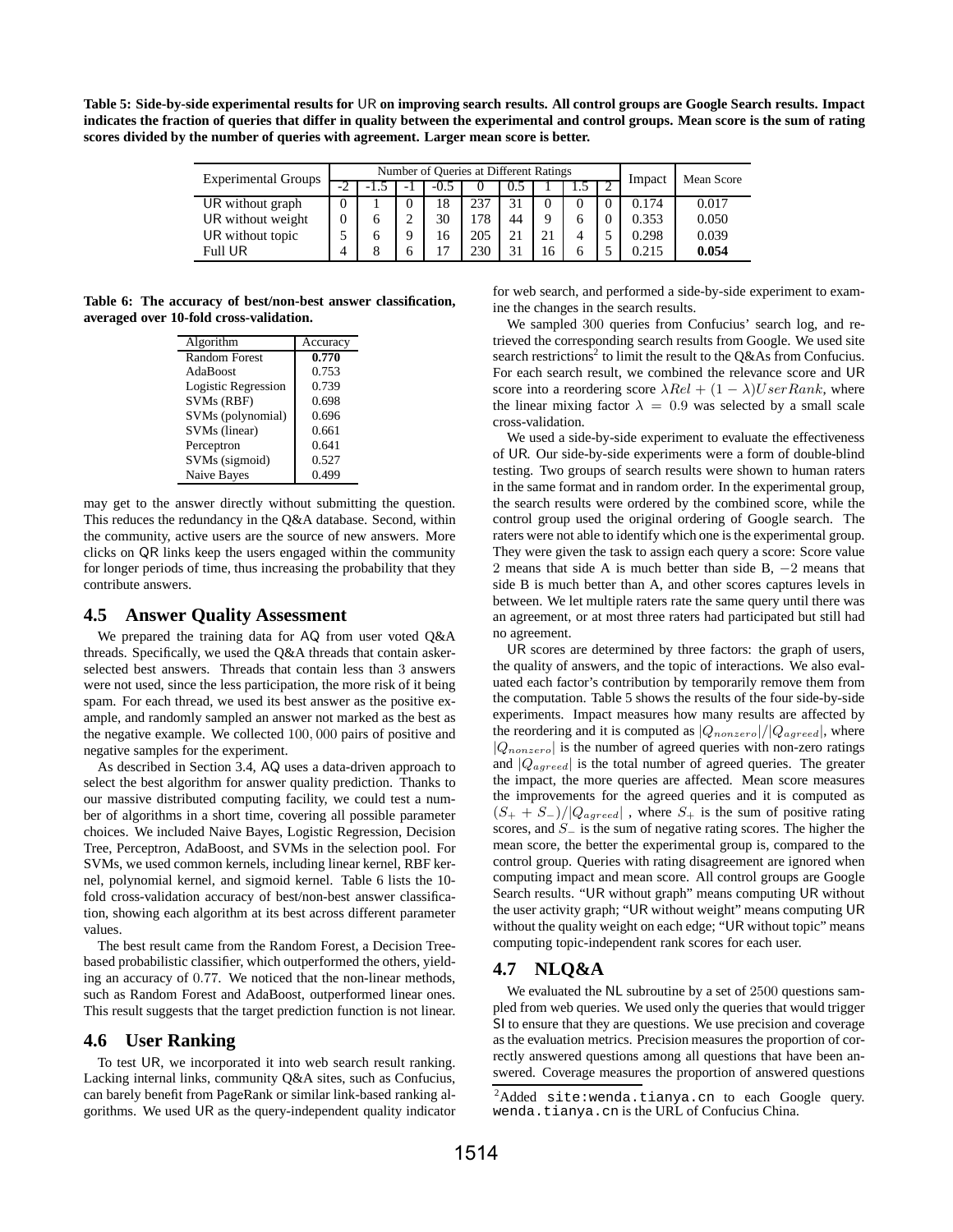

**Figure 11: Precision (a) and coverage (b) of** NL**.**

among all questions. We asked three human raters to rate each answer provided by NL as good or bad. We treated an question as correctly answered only if all raters said its top-ranked answer was good.

Precision and coverage are not weighted equally in practical applications. In Confucius, we favor the precision over the coverage, since giving the wrong answer hurts the user experience more than keeping silence. We used the threshold mentioned in Section 3.6 to control the tradeoff, that if the confidence score of the top-ranked answer was below the threshold, NL would refuse to answer that question.

Figure 11 shows the precision and coverage of our preliminary NL subroutine with respect to different threshold values. The precision increased as the threshold went higher (Figure 11 (a)), while the coverage drops (Figure 11 (b)). When using 0.8 as the threshold, NL can answer 10% of the questions with the precision 0.9, which is an acceptable performance for Confucius.

## **5. DISCUSSIONS**

Though significant progress has been made, several challenges remain to be tackled to maintain high service quality.

#### *Opinion Questions*

Many users ask for recommendations on things to buy or for advice on life matters. Examples include "Who are more dependable, women or men?" and "Which camera brand should I go with, Canon or Nikon?." We call these types of questions *opinion questions*. Most opinion questions do not have an objective best answer. At best, there may exist a handful of main-stream opinions, with a large number of users supporting each. At worst, users may have significantly diverging subjective opinions. Each party may then list some supportive evidence, which can trigger a debate in the thread. If such opinion questions are ever closed, the best answer is typically chosen based on the asker's arbitrary perception of the outcome of the argument.

Opinion questions present challenges to automatic answer quality assessment. The model training step presented in Section 3.4 relies on best answers as positive samples and non-best answers as negative samples. However, for opinion questions, the distinction between a best and a non-best answers is subjective. To handle them adequately, we would need a way of capture the asker's subjectivity, which is not possible with the current set of features. Indeed, to our best knowledge, constructing complex user models that encapsulate such bias remains a grand open problem in natural language processing.

#### *Factoid Questions*

We rely on relevance, coverage, and originality for AQ. However, for certain factoid questions, these factors may be insufficient. Factoid questions — about weather conditions, the solution to a particular math problem, or driving directions — typically have an objective, short, and specific "correct" answer. For instance, the answer to "*Did it snow in Beijing yesterday?*" is simply yes or no.

First, relevance does not work for these extremely short answers. Both word-relevance and topic-relevance require some topically related terms to appear in the answer. Yes, no or the number 43 are not likely to be found in the question, nor do they provide any evidence for topic inference. Second, higher coverage does not necessarily mean better answer quality for these questions. In contrast, long answers for simple factoid questions may be spam. Third, since the form of the answer to simple factoid questions is quite rigid, most answers will be identified as copies, although the answerer is earnest.

There are possible ways to deal with factoid answer assessment. First, we can leverage the question classifier in NL to decide a question's type. Then, if the question type is factoid, we can check if the answer is within the desired class and format. For instance, when checking the answers to "*Did it snow in Beijing yesterday?*", we can expect a positive or negative reply, like "*yes*" or "*didn't*." NL also provides a way to assess answers to factoid questions. Though not perfect, NL's accuracy on simple factoid questions is promising, as reported in TREC QA [4]. Checking the answers with NL's output might help judge the quality of the answer.

#### *Best Answer Spam*

Early in the history of Confucius, spammers identified best answers as a prime spam target. As we rely on best answer labels in training, our ranking is somewhat susceptible to this type of spamming. In order to generate fake best answers, a spammer creates multiple user accounts first. Then, he/she uses some of the accounts to ask questions, and others to provide answers (most of which are typically concealed ads). If uncaught, spammers may generate prodigious amounts of fake best answers, which could have a non-trivial impact on the quality of the machine learning model.

When the spammer's agenda is direct advertising, we can often identify telltale signs of his/her activity: repeated phone numbers or URLs help us detect much of the best answer spam. However, when the spammer's intention is to obtain higher status within the community, and the perks that come with it, the spam content may lack easily identifiable patterns. Such a spammer may post low quality answers to his/her own questions, and select those as best, despite the presence of other, truly better answers in the thread.

There are clues that may help identify the best answer spammers. First, the spammers have an incredible high best answer rate, compared to normal users. Screening the best answer rate list of users can thus help identify them. Second, to be efficient, best answer spammers tend to answer their own question quickly. We can cluster the users by their time of receiving best answer label to find the spammers.

#### *Question Spam*

Spammers also target questions. First, they find a large document collection to use as the source, such as an FAQ list or an archive of historical documents (common sources include history/geography